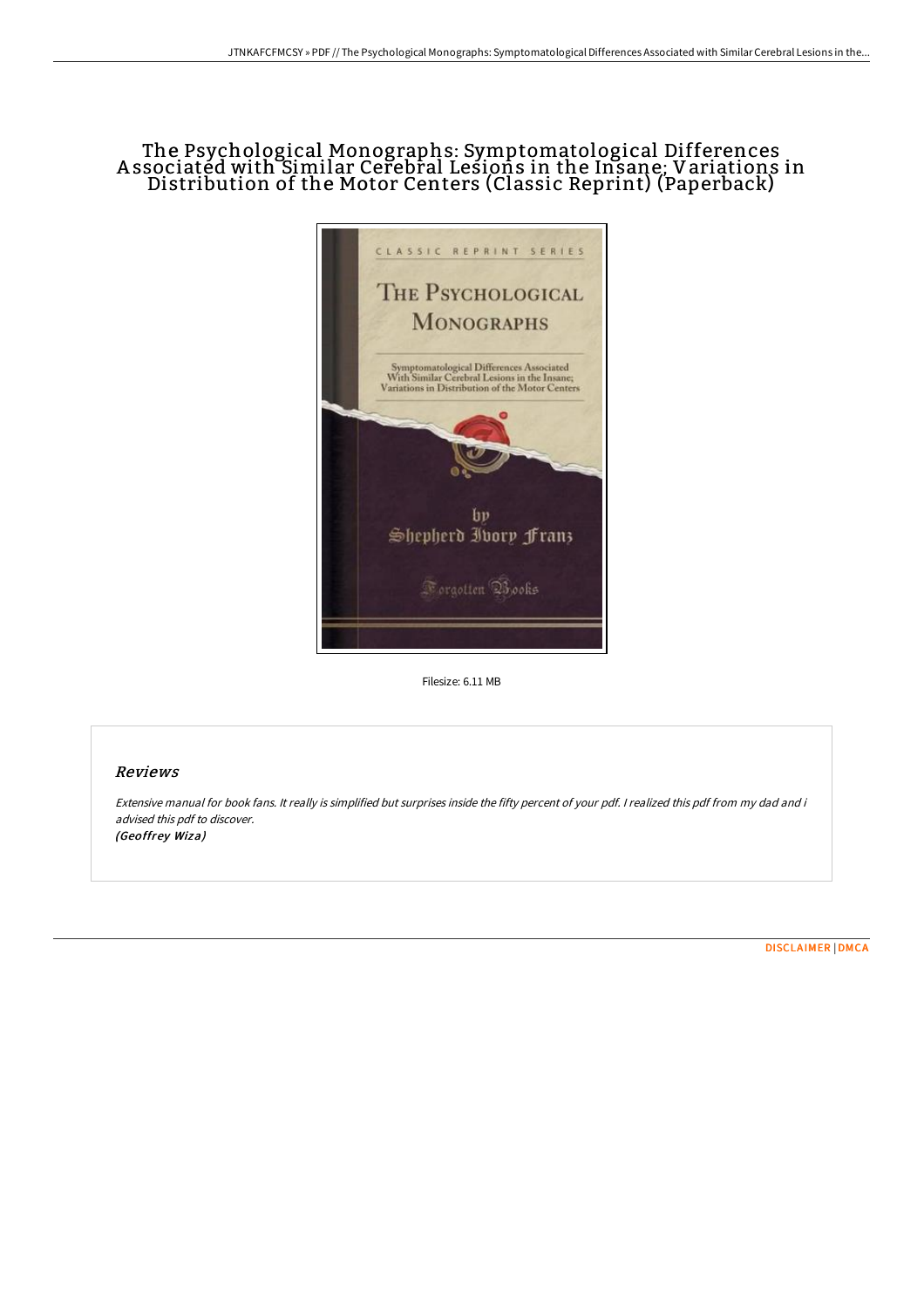## THE PSYCHOLOGICAL MONOGRAPHS: SYMPTOMATOLOGICAL DIFFERENCES ASSOCIATED WITH SIMILAR CEREBRAL LESIONS IN THE INSANE; VARIATIONS IN DISTRIBUTION OF THE MOTOR CENTERS (CLASSIC REPRINT) (PAPERBACK)



Forgotten Books, 2018. Paperback. Condition: New. Language: English . Brand New Book \*\*\*\*\* Print on Demand \*\*\*\*\*. Excerpt from The Psychological Monographs: Symptomatological Differences Associated With Similar Cerebral Lesions in the Insane; Variations in Distribution of the Motor Centers To account for the individual variations in both mental and nervous diseases, the psychoses and the neuroses, it has been most easy and quite satisfying to presuppose functional and struction al [differences of the lesions, because of our relative ignorance of many of the functions and of the anatomical con nections of parts of the nervous system. This is specially true when we deal with lesions or disease of the cerebrum and the basal ganglia. Within recent years, however, there has been growing the realization that a minute lesion in one part of the brain may give rise to a symptom or to a collection of symptoms which is exactly the same as that resulting from a similarly minute lesion in a second or a third portion of that organ. If we liken the cerebral mechanism to the stations and lines of a telephone or a telegraph plant we may readily understand how this can be. If the emissive element or the transmitter be broken or destroyed it is not possible to transmit the message in a par ticular direction or to a given point. The function is abolished. But we must also keep in mind that a similar abnormal condition of function arises ii, instead oi. Having a lesion of the emissive element, there be a break in any part of the conducting line. Such an injury or a disease may be close to or far from the transmitter and may even be in the receiver. About the Publisher Forgotten Books publishes hundreds of thousands of rare and classic books....

Read The Psychological Monographs: [Symptomatological](http://techno-pub.tech/the-psychological-monographs-symptomatological-d.html) Differences Associated with Similar Cerebral Lesions in the Insane: Variations in Distribution of the Motor Centers (Classic Reprint) (Paperback) Online **■** Download PDF The Psychological Monographs: [Symptomatological](http://techno-pub.tech/the-psychological-monographs-symptomatological-d.html) Differences Associated with Similar Cerebral Lesions in the Insane; Variations in Distribution of the Motor Centers (Classic Reprint) (Paperback)